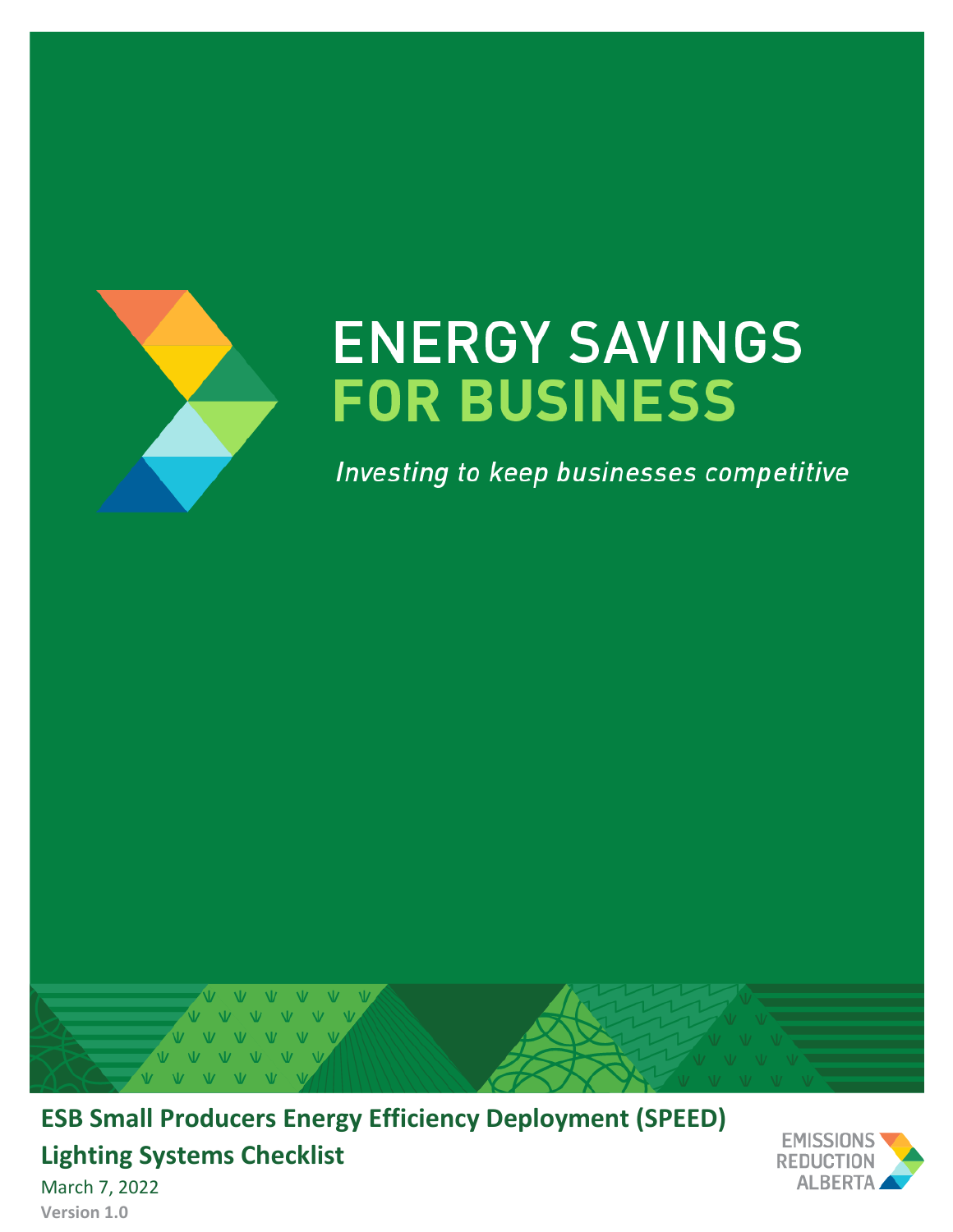# **Table of Contents**

V V V V V V V  $V$   $V$   $V$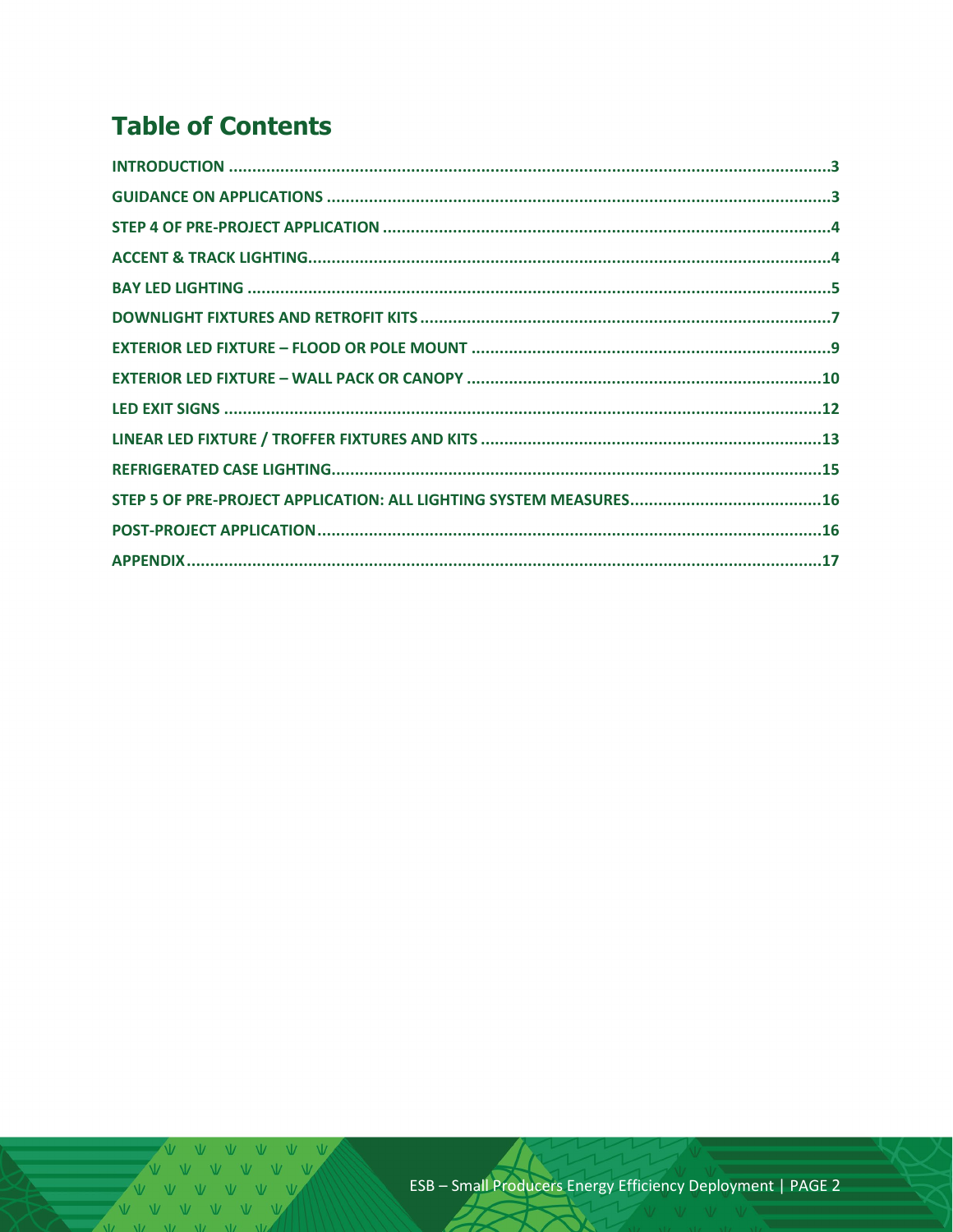#### <span id="page-2-0"></span>**INTRODUCTION**

This document is intended as a guide to support the submission of accurate and complete Lighting Systems project applications. All applicants with Lighting Systems should ensure the application meets the SPEED Eligibility Requirements set out in the Participant Terms and Conditions, Contractor Code of Conduct and Eligible Measures List. The applicant must submit the requested documentation and answer the questions contained within this document.

This checklist includes guidance for what needs to be entered in each input field at Step 4 and Step 5 of the Application process. Step 5 specifically describes which documents need to be uploaded and their purpose.

#### <span id="page-2-1"></span>**GUIDANCE ON APPLICATIONS**

The following sections provide guidance on Lighting Systems applications, ensuring that they are complete, accurate and comprehensive.

The applicant and/or contractor will also need to provide the following information in Step 4 and Step 5 of the application submission, as further described in the tables below.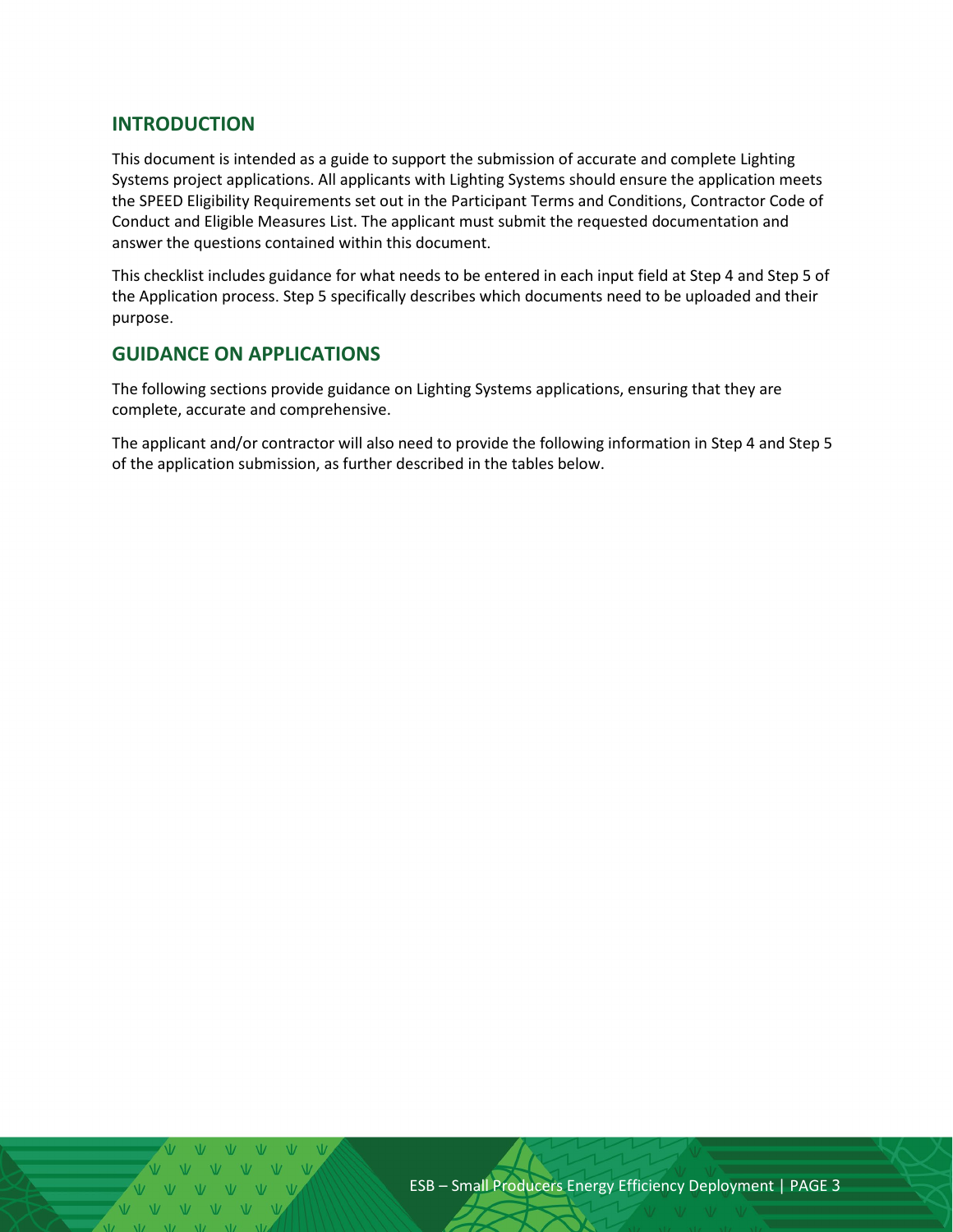# <span id="page-3-0"></span>**STEP 4 OF PRE-PROJECT APPLICATION**

#### <span id="page-3-1"></span>**ACCENT & TRACK LIGHTING**

| <b>Field</b>                                         | <b>What to Enter</b>                                                                                                                                 | <b>How Data or Input Provided is</b><br><b>Used</b>                                                                         |
|------------------------------------------------------|------------------------------------------------------------------------------------------------------------------------------------------------------|-----------------------------------------------------------------------------------------------------------------------------|
| <b>ENERGY STAR ID</b>                                | Enter ENERGY STAR ID for the<br>measure (available at<br>https://www.energystar.gov/pr<br>oductfinder/?s=mega).                                      | • Review of measure.<br>• ENERGY STAR ID is used to<br>populate data about the<br>feature in other pre-populated<br>fields. |
| Quantity                                             | Enter the number of measures<br>being installed.                                                                                                     | • Calculate eligible incentive.<br>· Post-project QA/QC.                                                                    |
| <b>Specification Sheet</b>                           | Upload the specification sheet<br>for the measure.<br>Indicate/circle which specific<br>equipment is being used<br>for project.                      | · Post-project QA/QC.                                                                                                       |
| <b>Building Type Installed</b>                       | Define the building type in the<br>text field e.g., Retail,<br>Warehouse, Industrial, Office,<br>Theatre, Private School, Private<br>Healthcare etc. | • Post-project QA/QC.                                                                                                       |
| Lighting Technology Wattage<br><b>Being Replaced</b> | Specify the total wattage of the<br>lighting being replaced.                                                                                         | • Used for estimating energy<br>savings achieved.                                                                           |
| <b>Estimated Annual Hours of</b><br>Operation        | Enter the estimated annual<br>hours of operation for one<br>fixture.                                                                                 | • Used for estimating energy<br>savings achieved.                                                                           |
| <b>Location Installed</b>                            | Indicate the location where it is<br>installed in the building e.g.,<br>Office, Maintenance Room,<br>Freezer, Ceiling, Outdoor Wall<br>etc.          | • Post-project QA/QC.                                                                                                       |
| <b>Equipment &amp; Material Costs</b>                | Enter equipment and material<br>costs as indicated on the<br>invoice/final quote.                                                                    | • Calculate eligible incentive.<br>· Post-project QA/QC.                                                                    |
| Labour Cost                                          | Enter labour costs as indicated<br>on the invoice/final quote                                                                                        | • Calculate eligible incentive.<br>· Post-project QA/QC.                                                                    |
| Design Cost                                          | Enter design costs and include<br>all other costs as indicated on<br>the invoice/final quote.                                                        | • Calculate eligible incentive.<br>· Post-project QA/QC.                                                                    |

VVVV  $\begin{array}{ccccccccccccccccc} \vee & \vee & \vee & \vee & \vee & \vee & \vee \end{array}$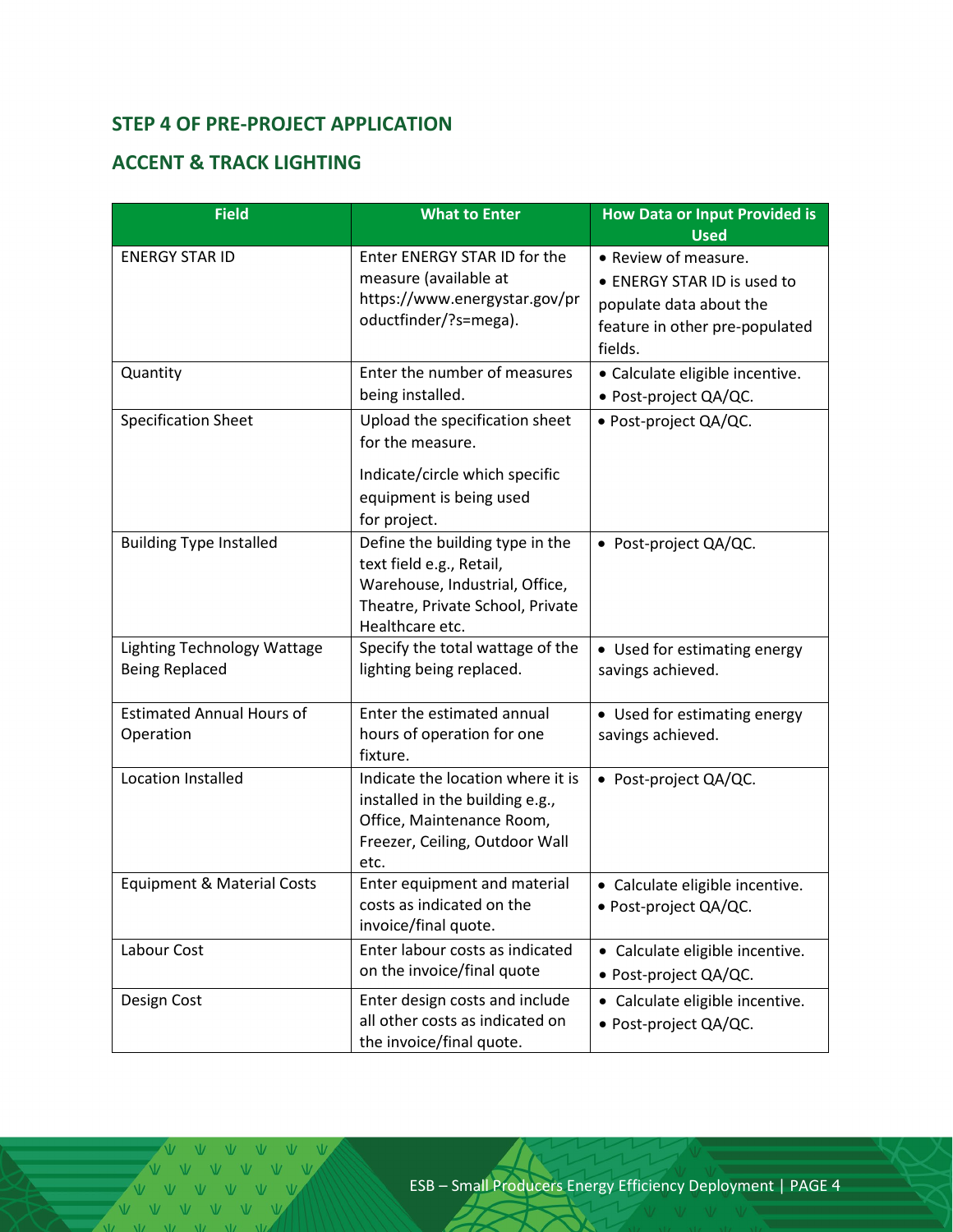### <span id="page-4-0"></span>**BAY LED LIGHTING**

| <b>Field</b>                                         | <b>What to Enter</b>                                                                                                                                                                                              | <b>How Data or Input Provided is</b><br><b>Used</b> |
|------------------------------------------------------|-------------------------------------------------------------------------------------------------------------------------------------------------------------------------------------------------------------------|-----------------------------------------------------|
| Quantity                                             | Enter the number of measures                                                                                                                                                                                      | · Calculate eligible incentive.                     |
|                                                      | being installed.                                                                                                                                                                                                  | · Post-project QA/QC.                               |
| <b>Specification Sheet</b>                           | Upload the specification sheet<br>for the measure.                                                                                                                                                                | · Post-project QA/QC.                               |
|                                                      | Indicate/circle which specific<br>equipment is being used<br>for project.                                                                                                                                         |                                                     |
| <b>Building Type Installed</b>                       | Define the building type in the<br>text field e.g., Retail,<br>Warehouse, Industrial, Office,<br>Theatre, Private School, Private<br>Healthcare etc.                                                              | • Post-project QA/QC.                               |
| Lighting Technology Wattage<br><b>Being Replaced</b> | Specify the total wattage of the<br>lighting being replaced.                                                                                                                                                      | • Used for estimating energy<br>savings achieved.   |
| Lighting Technology Being<br>Replaced - Bay Fixture  | Select from the list the<br>technology being replaced:<br><b>Metal Halide</b><br>$\bullet$<br>High Pressure Sodium<br><b>TSHO</b><br>T <sub>5</sub><br>T <sub>8</sub><br>T <sub>12</sub><br>Incandescent<br>Other | • Used for estimating energy<br>savings achieved.   |
| <b>Estimated Annual Hours of</b><br>Operation        | Enter the estimated annual<br>hours of operation for one<br>fixture.                                                                                                                                              | • Used for estimating energy<br>savings achieved.   |
| DLC ID                                               | Enter Product ID for the<br>measure (available at<br>https://www.designlights.org/s<br>earch $/$ ).                                                                                                               | • Post-project QA/QC.                               |
| <b>DLC Category</b>                                  | Enter category of the measure<br>(available at<br>https://www.designlights.org/s<br>earch/).                                                                                                                      | • Post-project QA/QC.                               |
| Lumen Output                                         | Enter the lumen value as<br>provided in the specification<br>sheet.                                                                                                                                               | • Post-project QA/QC.                               |
| Location Installed                                   | Indicate the location where it is<br>installed in the building e.g.,<br>Office, Maintenance Room,                                                                                                                 | • Post-project QA/QC.                               |

V V V V V V V V V V V V VVVV  $M = M$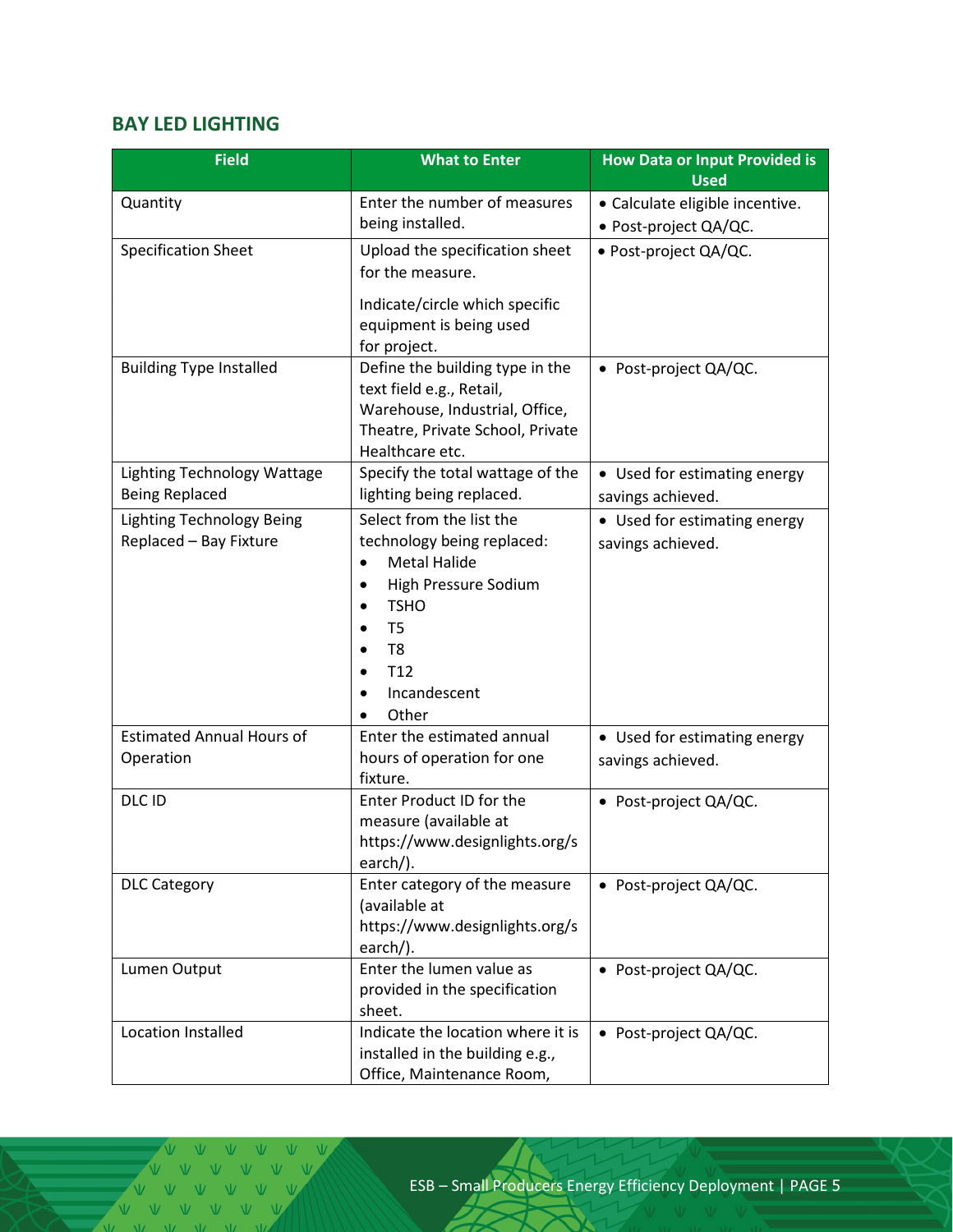|                                       | Freezer, Ceiling, Outdoor Wall  |                                 |
|---------------------------------------|---------------------------------|---------------------------------|
|                                       | etc.                            |                                 |
| <b>Equipment &amp; Material Costs</b> | Enter equipment and material    | • Calculate eligible incentive. |
|                                       | costs as indicated on the       | · Post-project QA/QC.           |
|                                       | invoice/final quote.            |                                 |
| Labour Cost                           | Enter labour costs as indicated | • Calculate eligible incentive. |
|                                       | on the invoice/final quote.     | · Post-project QA/QC.           |
| Design Cost                           | Enter design costs and include  | • Calculate eligible incentive. |
|                                       | all other costs as indicated on | · Post-project QA/QC.           |
|                                       | the invoice/final quote.        |                                 |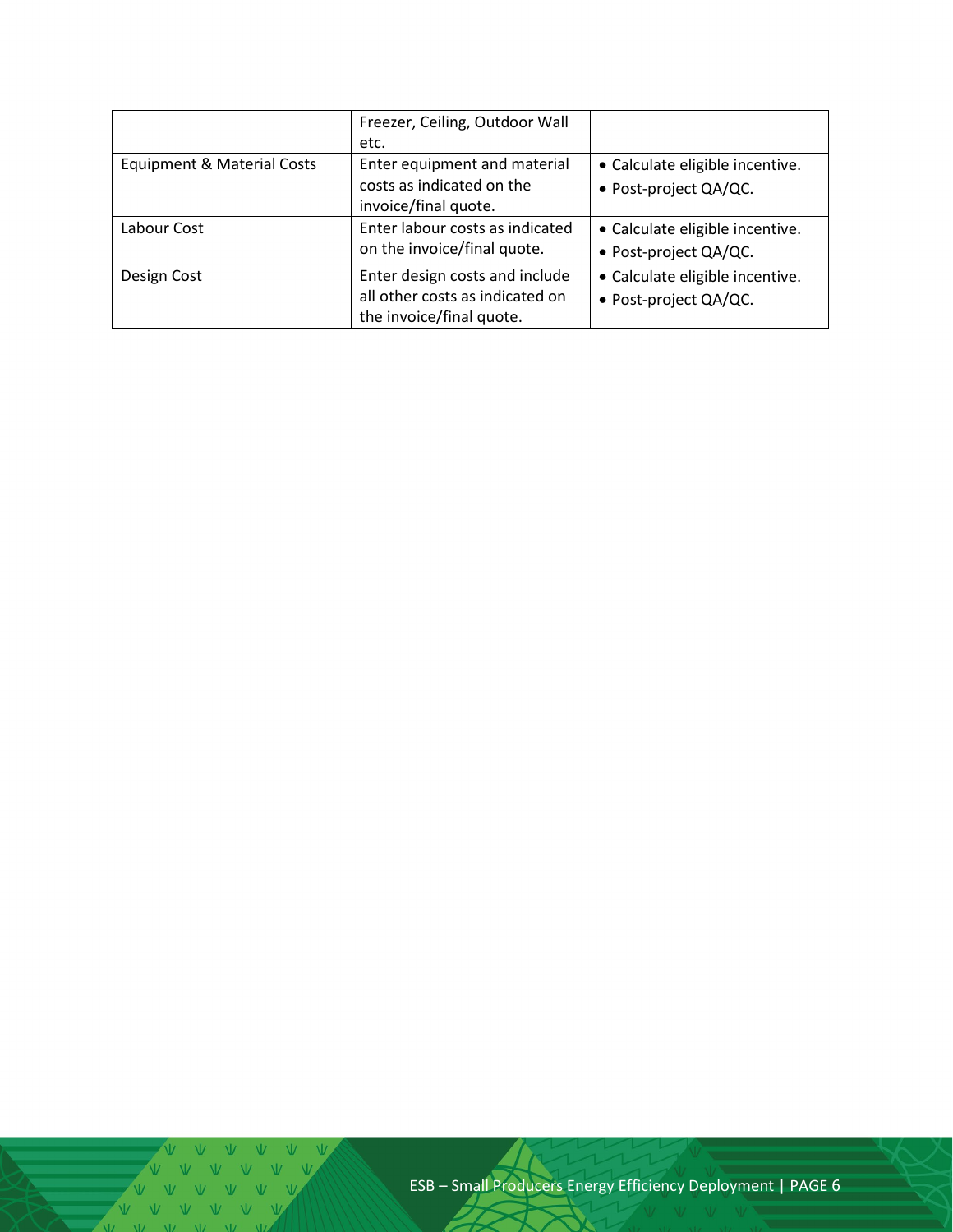# <span id="page-6-0"></span>**DOWNLIGHT FIXTURES AND RETROFIT KITS**

| <b>Field</b>                                                                           | <b>What to Enter</b>                                                                                                                                                                      | <b>How Data or Input Provided is</b><br><b>Used</b>                                                                         |
|----------------------------------------------------------------------------------------|-------------------------------------------------------------------------------------------------------------------------------------------------------------------------------------------|-----------------------------------------------------------------------------------------------------------------------------|
| <b>ENERGY STAR ID</b>                                                                  | Enter ENERGY STAR ID for the<br>measure (available at<br>https://www.energystar.gov/pr<br>oductfinder/?s=mega).                                                                           | • Review of measure.<br>• ENERGY STAR ID is used to<br>populate data about the<br>feature in other pre-populated<br>fields. |
| Quantity                                                                               | Enter the number of measures<br>being installed.                                                                                                                                          | • Calculate eligible incentive.<br>· Post-project QA/QC.                                                                    |
| <b>Specification Sheet</b>                                                             | Upload the specification sheet<br>for the measure.<br>Indicate/circle which specific<br>equipment is being used for<br>project.                                                           | • Post-project QA/QC.                                                                                                       |
| <b>Building Type Installed</b>                                                         | Define the building type in the<br>text field e.g., Retail,<br>Warehouse, Industrial, Office,<br>Theatre, Private School, Private<br>Healthcare etc.                                      | • Post-project QA/QC.                                                                                                       |
| Lighting Technology Wattage<br><b>Being Replaced</b>                                   | Specify the total wattage of the<br>lighting being replaced.                                                                                                                              | • Used for estimating energy<br>savings achieved.                                                                           |
| <b>Lighting Technology Being</b><br>Replaced - Downlight Fixtures<br>and Retrofit Kits | Select from the list the<br>technology being replaced:<br>T <sub>5</sub><br>T <sub>8</sub><br>T <sub>12</sub><br>$\bullet$<br>Incandescent<br>$\bullet$<br>Halogen<br><b>CFL</b><br>Other | • Used for estimating energy<br>savings achieved.                                                                           |
| <b>Estimated Annual Hours of</b><br>Operation                                          | Enter the estimated annual<br>hours of operation for one<br>fixture.                                                                                                                      | • Used for estimating energy<br>savings achieved.                                                                           |
| Location Installed                                                                     | Indicate the location where it is<br>installed in the building e.g.,<br>Office, Maintenance Room,<br>Freezer, Ceiling, Outdoor Wall<br>etc.                                               | • Post-project QA/QC.                                                                                                       |
| <b>Equipment &amp; Material Costs</b>                                                  | Enter equipment and material<br>costs as indicated on the<br>invoice/final quote.                                                                                                         | • Calculate eligible incentive.<br>· Post-project QA/QC.                                                                    |
| Labour Cost                                                                            | Enter labour costs as indicated<br>on the invoice/final quote.                                                                                                                            | • Calculate eligible incentive.<br>· Post-project QA/QC.                                                                    |

 $\vee$   $\vee$  $\overline{M}$ VVVVVV VVVVVV  $V$   $V$  $\overline{M}$ 

 $\overline{u}$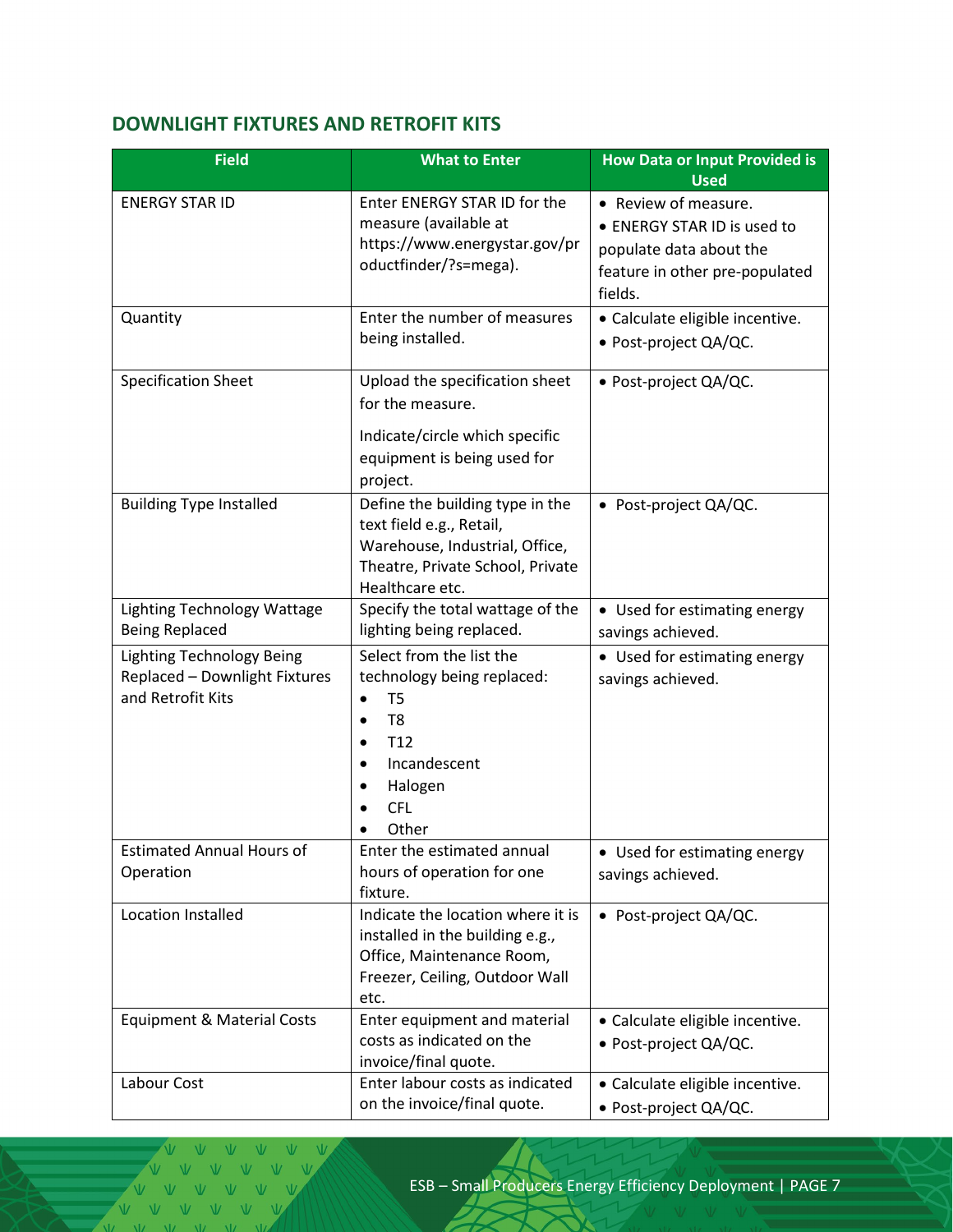| Design Cost | Enter design costs and include<br>all other costs as indicated on | Calculate eligible incentive.<br>• Post-project $QA/QC$ . |
|-------------|-------------------------------------------------------------------|-----------------------------------------------------------|
|             | the invoice/final quote.                                          |                                                           |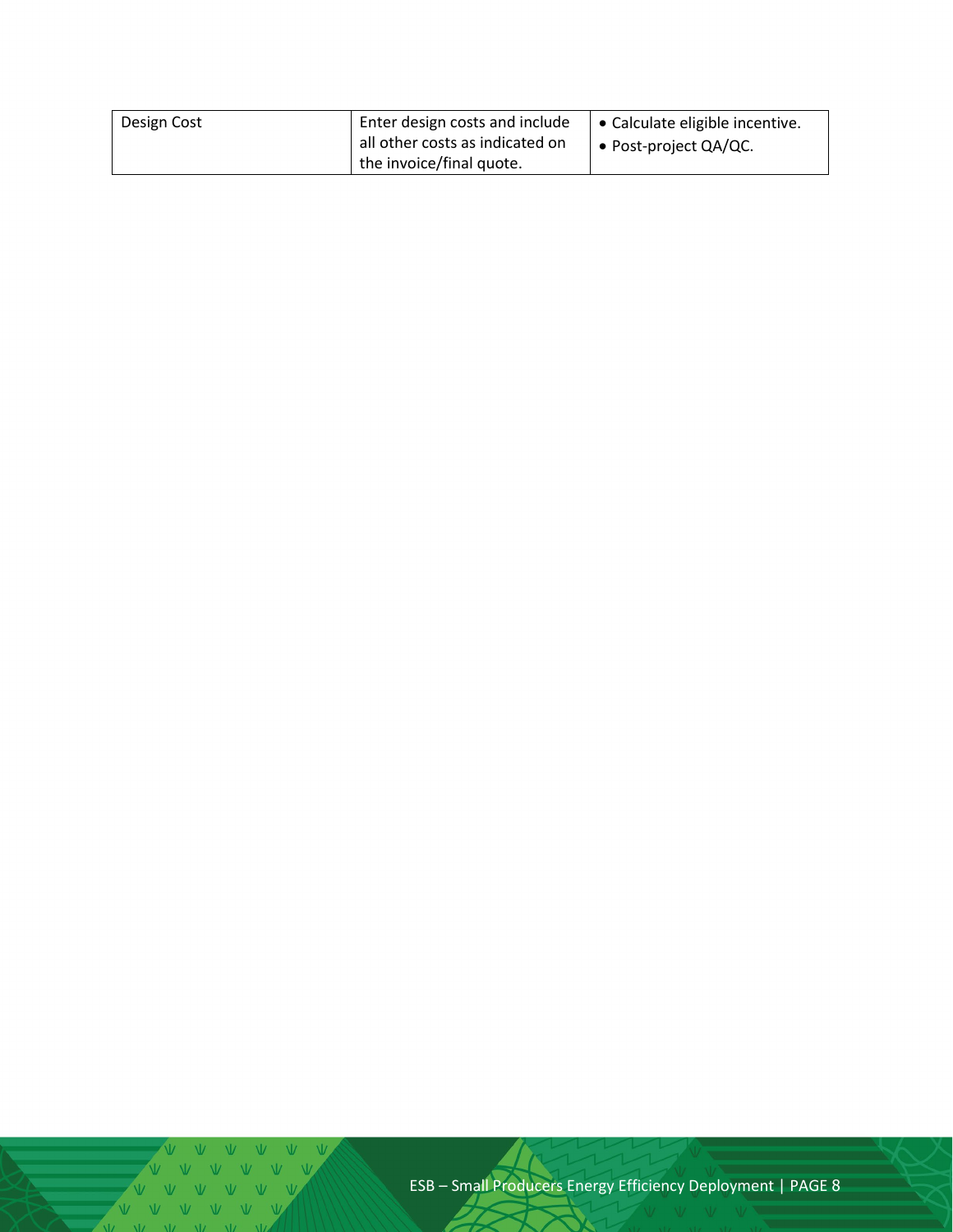# <span id="page-8-0"></span>**EXTERIOR LED FIXTURE – FLOOD OR POLE MOUNT**

| <b>Field</b>                                                                                 | <b>What to Enter</b>                                                                                                                                    | <b>How Data or Input Provided is</b><br><b>Used</b>      |
|----------------------------------------------------------------------------------------------|---------------------------------------------------------------------------------------------------------------------------------------------------------|----------------------------------------------------------|
| Quantity                                                                                     | Enter the number of measures<br>being installed.                                                                                                        | · Calculate eligible incentive.<br>Post-project QA/QC.   |
| <b>Specification Sheet</b>                                                                   | Upload the specification sheet<br>for the measure.<br>Indicate/circle which specific<br>equipment is being used for<br>project.                         | · Post-project QA/QC.                                    |
| <b>Lighting Technology Wattage</b><br><b>Being Replaced</b>                                  | Specify the total wattage of<br>the lighting being replaced.                                                                                            | • Used for estimating energy<br>savings achieved.        |
| <b>Lighting Technology Being</b><br>Replaced - Exterior LED Fixture<br>- Floor or Pole Mount | Select from the list the<br>technology being replaced:<br><b>Metal Halide</b><br>$\bullet$<br>High Pressure Sodium<br>٠<br>Halogen<br>٠<br>Incandescent | • Used for estimating energy<br>savings achieved.        |
| <b>Estimated Annual Hours of</b><br>Operation                                                | Enter the estimated annual<br>hours of operation for one<br>fixture.                                                                                    | • Used for estimating energy<br>savings achieved.        |
| DLC ID                                                                                       | Enter Product ID for the<br>measure (available at<br>https://www.designlights.org/s<br>earch/).                                                         | • Post-project QA/QC.                                    |
| <b>DLC Category</b>                                                                          | Enter category of the measure<br>(available at<br>https://www.designlights.org/s<br>earch/).                                                            | • Post-project QA/QC.                                    |
| Lumen Output                                                                                 | Enter the lumen value as<br>provided in the specification<br>sheet.                                                                                     | • Post-project QA/QC.                                    |
| Location Installed - Exterior<br>LED Fixture - Wall Pack or<br>Canopy                        | Indicate the location where it<br>is being installed:<br><b>Wall Pack</b><br>$\bullet$<br>Canopy<br>٠<br>Pole-Mounted<br>Other                          | • Post-project QA/QC.                                    |
| <b>Equipment &amp; Material Costs</b>                                                        | Enter equipment and material<br>costs as indicated on the<br>invoice/final quote.                                                                       | • Calculate eligible incentive.<br>· Post-project QA/QC. |
| Labour Cost                                                                                  | Enter labour costs as indicated<br>on the invoice/final quote.                                                                                          | · Calculate eligible incentive.<br>· Post-project QA/QC. |
| Design Cost                                                                                  | Enter design costs and include<br>all other costs as indicated on<br>the invoice/final quote.                                                           | · Calculate eligible incentive.<br>· Post-project QA/QC. |

 $\sqrt{11}$ VVVV  $V-V$ V V V V V  $V - W$ 

 $\overline{1}$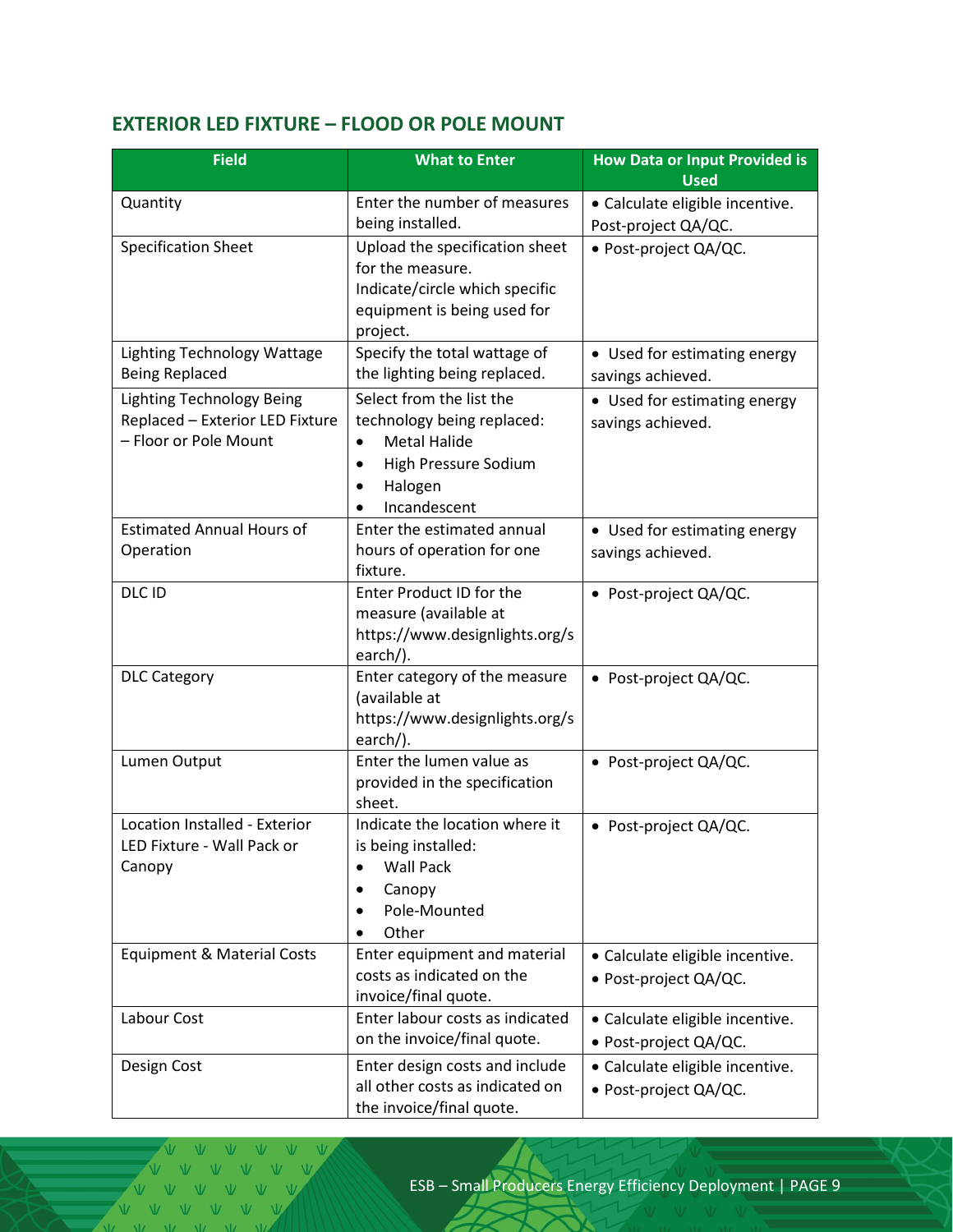# <span id="page-9-0"></span>**EXTERIOR LED FIXTURE – WALL PACK OR CANOPY**

| <b>Field</b>                                                                                 | <b>What to Enter</b>                                                                                                                                              | <b>How Data or Input Provided is</b><br><b>Used</b>      |
|----------------------------------------------------------------------------------------------|-------------------------------------------------------------------------------------------------------------------------------------------------------------------|----------------------------------------------------------|
| Quantity                                                                                     | Enter the number of measures<br>being installed.                                                                                                                  | · Calculate eligible incentive.<br>Post-project QA/QC.   |
| <b>Specification Sheet</b>                                                                   | Upload the specification sheet<br>for the measure.<br>Indicate/circle which specific<br>equipment is being used for<br>project.                                   | · Post-project QA/QC.                                    |
| Lighting Technology Wattage<br><b>Being Replaced</b>                                         | Specify the total wattage of the<br>lighting being replaced.                                                                                                      | • Used for estimating energy<br>savings achieved.        |
| <b>Lighting Technology Being</b><br>Replaced - Exterior LED Fixture<br>- Wall Pack or Canopy | Select from the list the<br>technology being replaced:<br><b>Metal Halide</b><br>$\bullet$<br>High Pressure Sodium<br>٠<br>Fluorescent<br>Halogen<br>Incandescent | • Used for estimating energy<br>savings achieved.        |
| <b>Estimated Annual Hours of</b><br>Operation                                                | Enter the estimated annual<br>hours of operation for one<br>fixture.                                                                                              | • Used for estimating energy<br>savings achieved.        |
| DLC ID                                                                                       | Product ID for the measure<br>(available at<br>https://www.designlights.org/s<br>$\text{earch/}$ ).                                                               | • Post-project QA/QC.                                    |
| <b>DLC Category</b>                                                                          | Category of the measure<br>(available at<br>https://www.designlights.org/s<br>earch/).                                                                            | • Post-project QA/QC.                                    |
| Lumen Output                                                                                 | Enter the lumen value as<br>provided in the specification<br>sheet.                                                                                               | • Post-project QA/QC.                                    |
| Location Installed - Exterior LED<br>Fixture - Wall Pack or Canopy                           | Indicate the location where it is<br>being installed:<br><b>Wall Pack</b><br>$\bullet$<br>Canopy<br>Pole-Mounted<br>Other                                         | • Post-project $QA/QC$ .                                 |
| <b>Equipment &amp; Material Costs</b>                                                        | Enter equipment and material<br>costs as indicated on the<br>invoice/final quote.                                                                                 | · Calculate eligible incentive.<br>• Post-project QA/QC. |
| Labour Cost                                                                                  | Enter labour costs as indicated<br>on the invoice/final quote.                                                                                                    | · Calculate eligible incentive.<br>· Post-project QA/QC. |

V V V VVVV  $V - W$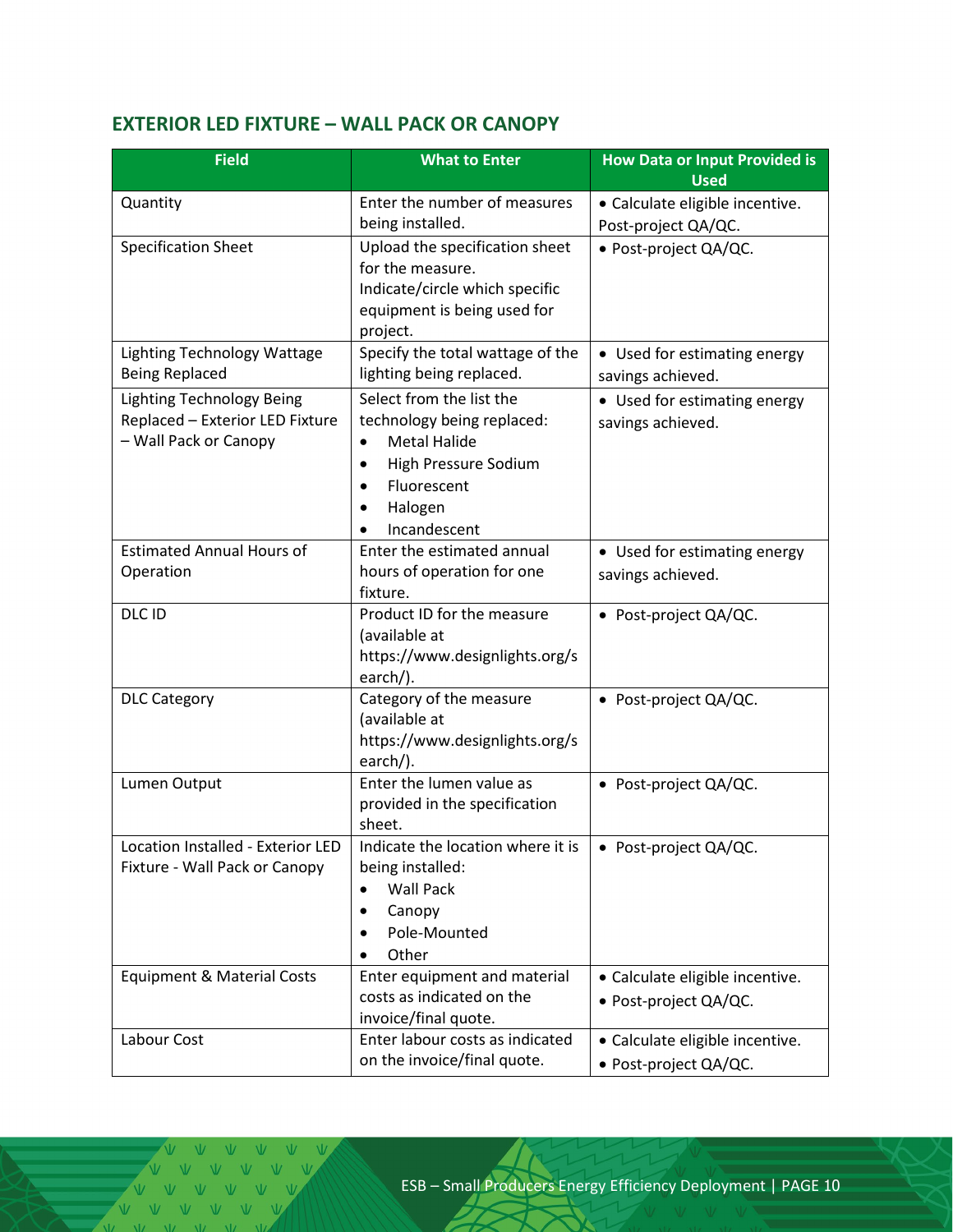| Design Cost | Enter design costs and include<br>all other costs as indicated on | Calculate eligible incentive.<br>• Post-project $QA/QC$ . |
|-------------|-------------------------------------------------------------------|-----------------------------------------------------------|
|             | the invoice/final quote.                                          |                                                           |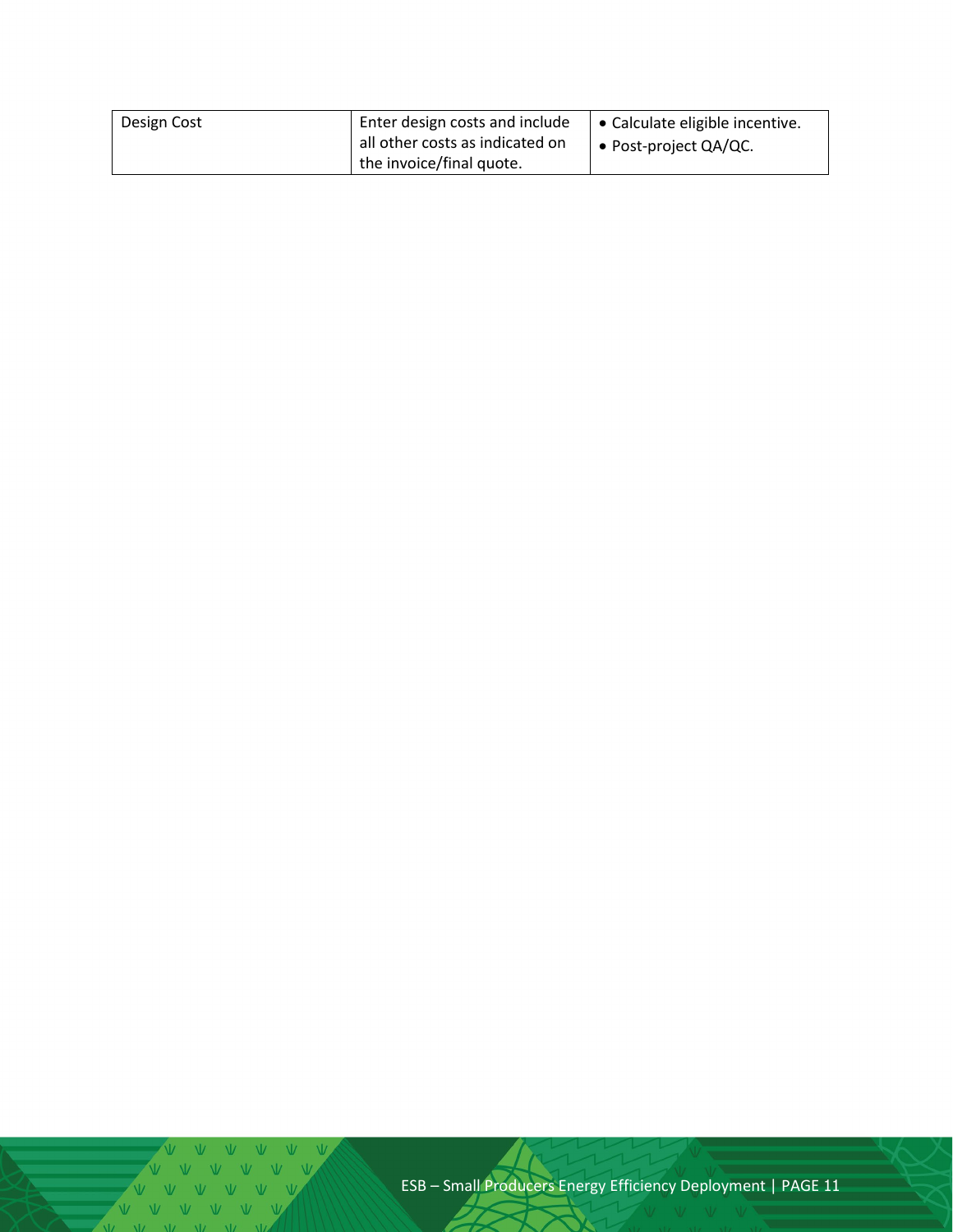### <span id="page-11-0"></span>**LED EXIT SIGNS**

| <b>Field</b>                | <b>What to Enter</b>                                          | <b>How Data or Input Provided is</b><br><b>Used</b> |
|-----------------------------|---------------------------------------------------------------|-----------------------------------------------------|
| Quantity                    | Enter the number of measures                                  | • Calculate eligible incentive.                     |
|                             | being installed.                                              | Post-project QA/QC.                                 |
| Specification Sheet         | Upload the specification sheet<br>for the measure.            | • Post-project QA/QC.                               |
|                             | Indicate/circle which specific<br>equipment is being used for |                                                     |
|                             | project.                                                      |                                                     |
| Lighting Technology Wattage | Specify the total wattage of the                              | • Used for estimating energy                        |
| <b>Being Replaced</b>       | lighting being replaced.                                      | savings achieved.                                   |
| Equipment & Material Costs  | Enter equipment and material                                  | • Calculate eligible incentive.                     |
|                             | costs as indicated on the<br>invoice/final quote.             | • Post-project QA/QC.                               |
| Labour Cost                 | Enter labour costs as indicated                               | • Calculate eligible incentive.                     |
|                             | on the invoice/final quote.                                   | • Post-project QA/QC.                               |
| Design Cost                 | Enter design costs and include                                | • Calculate eligible incentive.                     |
|                             | all other costs as indicated on<br>the invoice/final quote.   | • Post-project QA/QC.                               |

V V V V V V V  $\begin{array}{ccccccccccccc} \mathbf{V} & \mathbf{V} & \mathbf{V} & \mathbf{V} & \mathbf{V} \end{array}$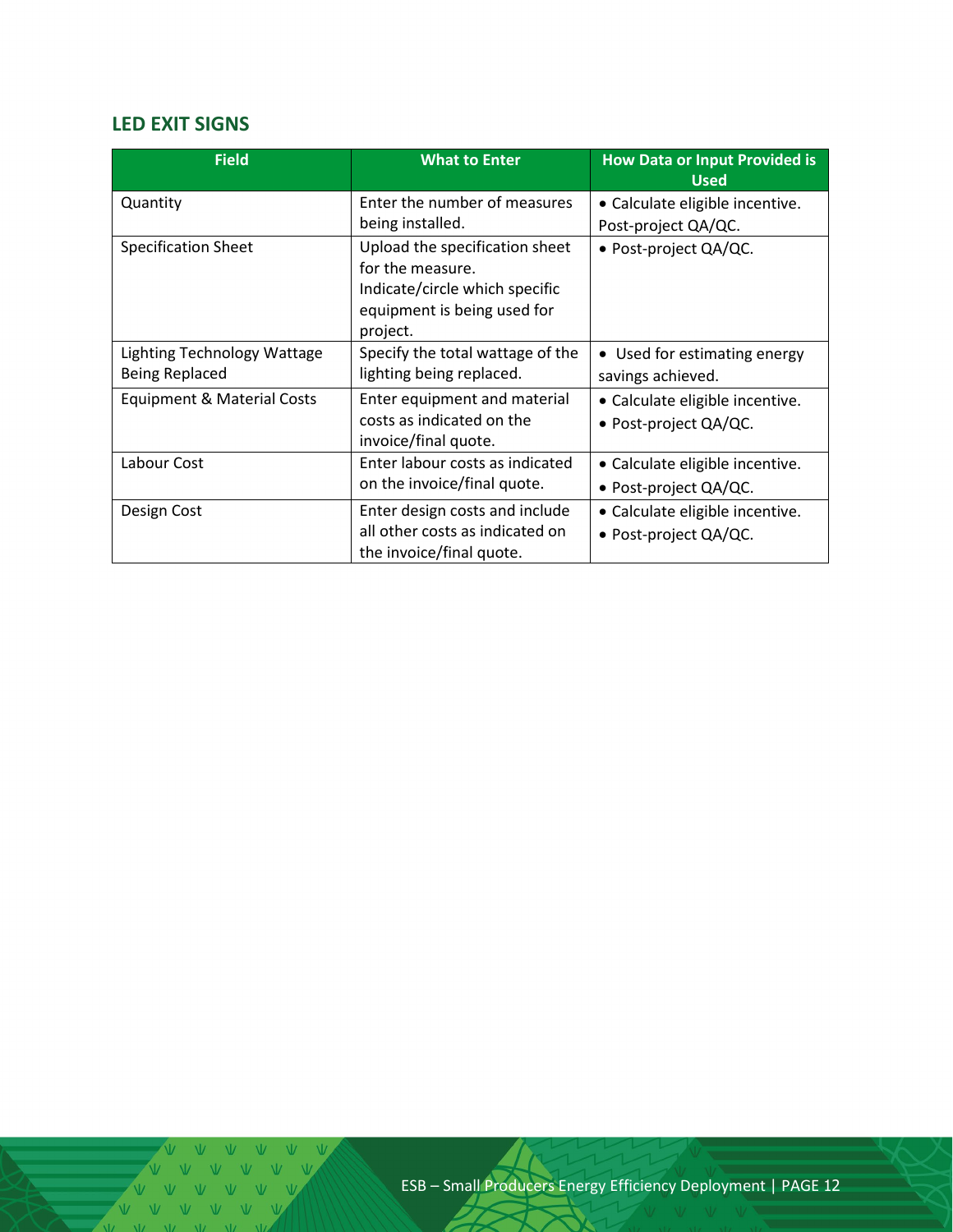# <span id="page-12-0"></span>**LINEAR LED FIXTURE / TROFFER FIXTURES AND KITS**

| <b>Field</b>                                         | <b>What to Enter</b>                                                                                                                                 | <b>How Data or Input Provided is</b><br><b>Used</b>      |
|------------------------------------------------------|------------------------------------------------------------------------------------------------------------------------------------------------------|----------------------------------------------------------|
| Quantity                                             | Enter the number of measures                                                                                                                         | · Calculate eligible incentive.                          |
|                                                      | being installed.                                                                                                                                     | Post-project QA/QC.                                      |
| <b>Specification Sheet</b>                           | Upload the specification sheet<br>for the measure.<br>Indicate/circle which specific<br>equipment is being used for<br>project.                      | · Post-project QA/QC.                                    |
| <b>Building Type Installed</b>                       | Define the building type in the<br>text field e.g., Retail,<br>Warehouse, Industrial, Office,<br>Theatre, Private School, Private<br>Healthcare etc. | • Post-project QA/QC.                                    |
| Lighting Technology Wattage<br><b>Being Replaced</b> | Specify the total wattage of the<br>lighting being replaced.                                                                                         | • Used for estimating energy<br>savings achieved.        |
| Lighting Technology Being                            | Select from the list the                                                                                                                             | • Used for estimating energy                             |
| Replaced - Linear Fixture<br><b>OR</b>               | technology being replaced:<br>T <sub>5</sub>                                                                                                         | savings achieved.                                        |
| <b>Lighting Technology Being</b>                     | T <sub>8</sub><br>$\bullet$                                                                                                                          |                                                          |
| Replaced - Troffer Fixtures and                      | T <sub>12</sub><br>$\bullet$                                                                                                                         |                                                          |
| Kits                                                 | Incandescent<br>$\bullet$                                                                                                                            |                                                          |
|                                                      | Other                                                                                                                                                |                                                          |
| <b>Estimated Annual Hours of</b>                     | Enter the estimated annual                                                                                                                           | • Used for estimating energy                             |
| Operation                                            | hours of operation for one<br>fixture.                                                                                                               | savings achieved.                                        |
| DLC ID                                               | Enter Product ID for the<br>measure (available at<br>https://www.designlights.org/s<br>earch/).                                                      | • Post-project QA/QC.                                    |
| <b>DLC Category</b>                                  | Enter category of the measure<br>(available at<br>https://www.designlights.org/s<br>earch/).                                                         | • Post-project QA/QC.                                    |
| Lumen Output                                         | Enter the lumen value as<br>provided in the specification<br>sheet.                                                                                  | • Post-project QA/QC.                                    |
| <b>Location Installed</b>                            | Indicate the location where it is<br>installed in the building e.g.,<br>Office, Maintenance Room,<br>Freezer, Ceiling, Outdoor Wall<br>etc.          | • Post-project QA/QC.                                    |
| <b>Equipment &amp; Material Costs</b>                | Enter equipment and material<br>costs as indicated on the<br>invoice/final quote.                                                                    | • Calculate eligible incentive.<br>· Post-project QA/QC. |

V V V VVVV  $V$   $V$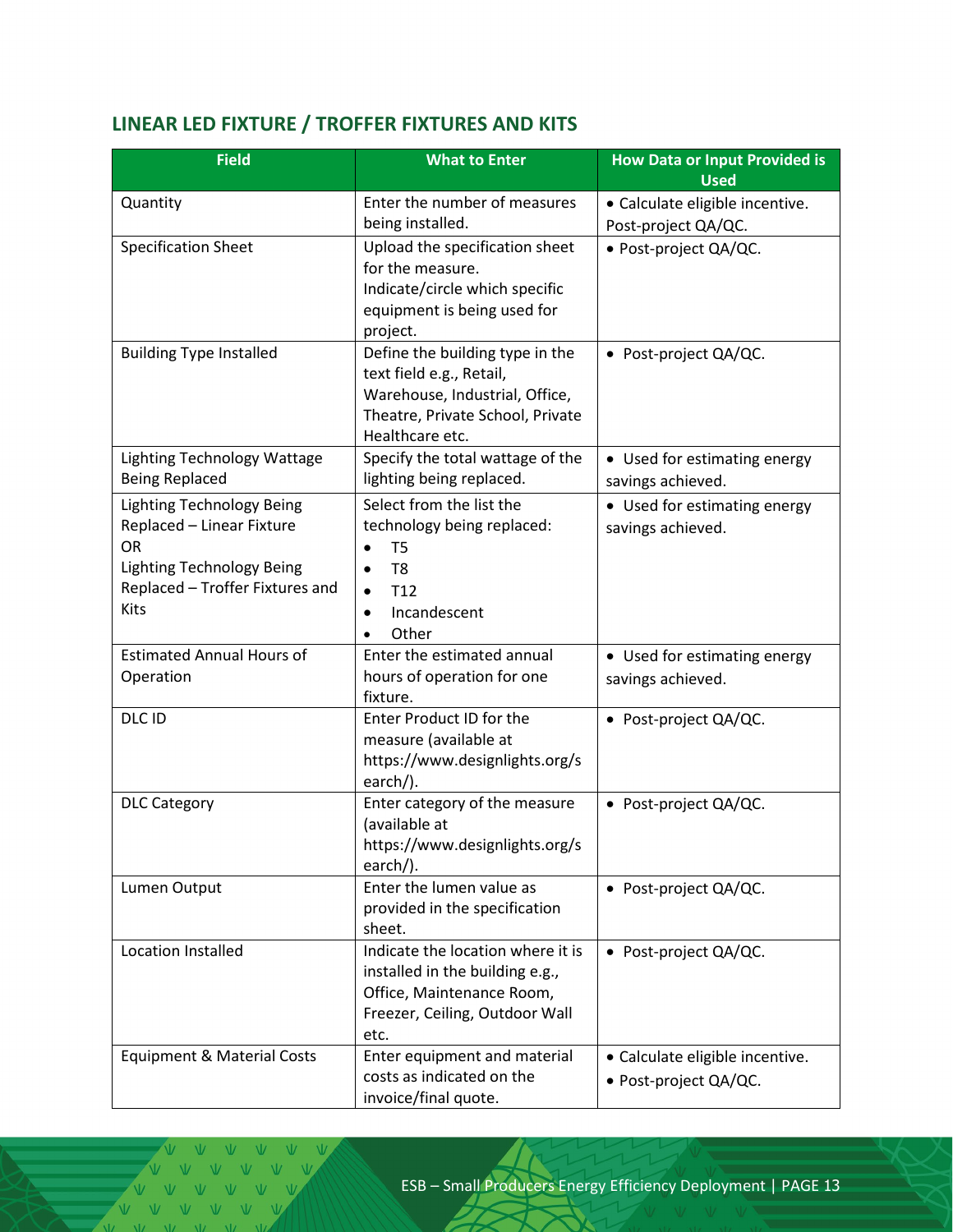| Labour Cost | Enter labour costs as indicated<br>on the invoice/final quote. | • Calculate eligible incentive.<br>• Post-project QA/QC. |
|-------------|----------------------------------------------------------------|----------------------------------------------------------|
| Design Cost | Enter design costs and include                                 | • Calculate eligible incentive.                          |
|             | all other costs as indicated on                                | • Post-project QA/QC.                                    |
|             | the invoice/final quote.                                       |                                                          |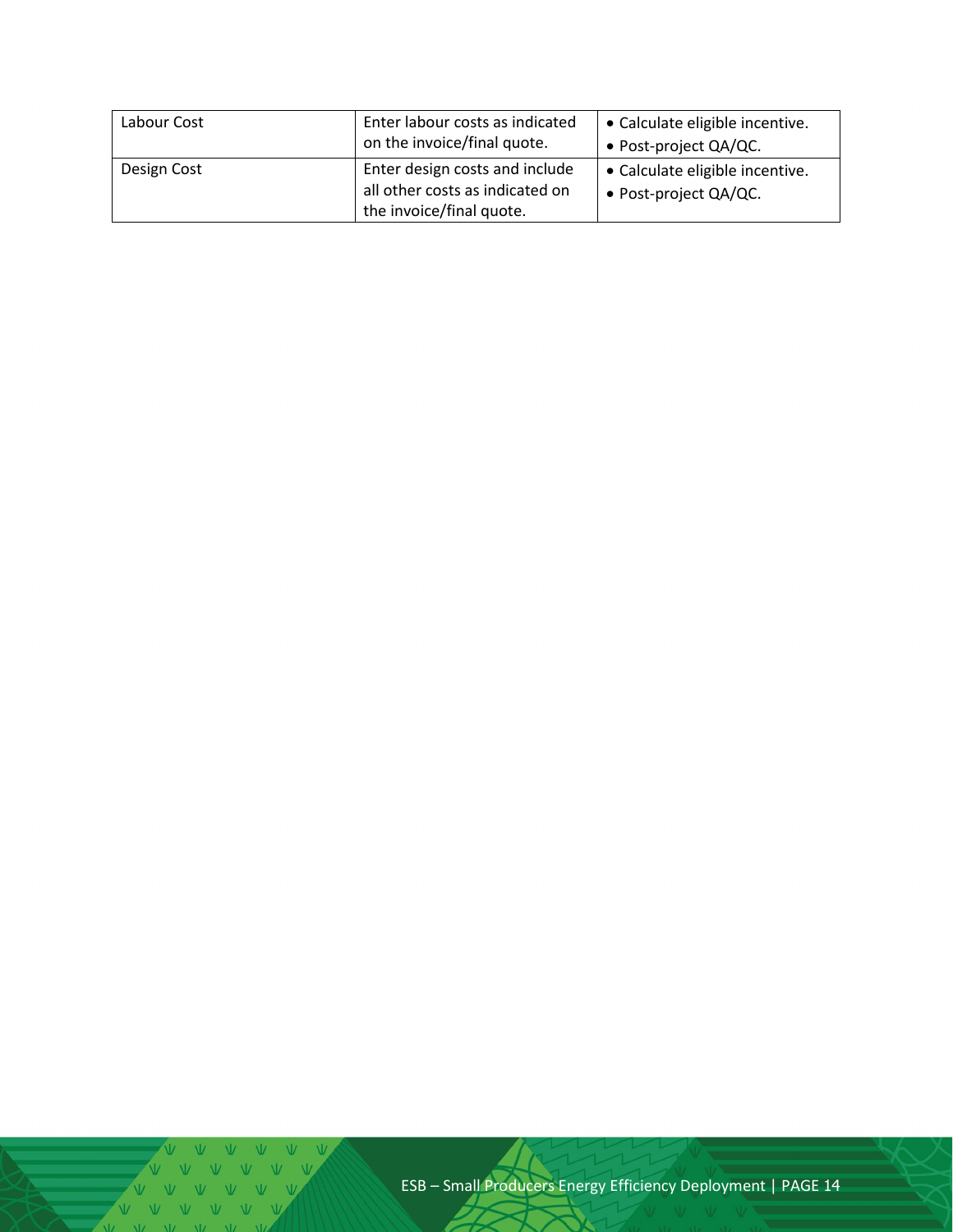# <span id="page-14-0"></span>**REFRIGERATED CASE LIGHTING**

- 2-4 foot horizontal
- 4-6 foot vertical

| <b>Field</b>                                         | <b>What to Enter</b>                                                                                                            | <b>How Data or Input Provided is</b><br><b>Used</b>      |  |  |
|------------------------------------------------------|---------------------------------------------------------------------------------------------------------------------------------|----------------------------------------------------------|--|--|
| Quantity                                             | Enter the number of measures<br>being installed.                                                                                | · Calculate eligible incentive.<br>Post-project QA/QC.   |  |  |
| <b>Specification Sheet</b>                           | Upload the specification sheet<br>for the measure.<br>Indicate/circle which specific<br>equipment is being used for<br>project. | · Post-project QA/QC.                                    |  |  |
| Lighting Technology Wattage<br><b>Being Replaced</b> | Specify the total wattage of the<br>lighting being replaced.                                                                    | • Used for estimating energy<br>savings achieved.        |  |  |
| <b>Estimated Annual Hours of</b><br>Operation        | Enter the estimated annual<br>hours of operation for one<br>fixture.                                                            | • Used for estimating energy<br>savings achieved.        |  |  |
| DLC ID                                               | Enter Product ID for the<br>measure (available at<br>https://www.designlights.org/s<br>earch/).                                 | • Post-project QA/QC.                                    |  |  |
| <b>DLC Category</b>                                  | Enter category of the measure<br>(available at<br>https://www.designlights.org/s<br>earch/).                                    | • Post-project QA/QC.                                    |  |  |
| Lumen Output                                         | Enter the lumen value as<br>provided in the specification<br>sheet.                                                             | • Post-project QA/QC.                                    |  |  |
| Length (inches)                                      | Enter the length for the<br>refrigerated case lighting.                                                                         | · Calculate eligible incentive.                          |  |  |
| Location Installed -<br>Refrigeration Case Lighting  | Select from the list the location<br>where it is installed in the<br>building:<br>Freezer<br>Refrigerator                       | • Post-project QA/QC.                                    |  |  |
| <b>Equipment &amp; Material Costs</b>                | Enter equipment and material<br>costs as indicated on the<br>invoice/final quote.                                               | · Calculate eligible incentive.<br>· Post-project QA/QC. |  |  |
| Labour Cost                                          | Enter labour costs as indicated<br>on the invoice/final quote.                                                                  | · Calculate eligible incentive.<br>· Post-project QA/QC. |  |  |
| Design Cost                                          | Enter design costs and include<br>all other costs as indicated on<br>the invoice/final quote.                                   | · Calculate eligible incentive.<br>· Post-project QA/QC. |  |  |

V V V V V V V V V V V V V  $NZ = NZ$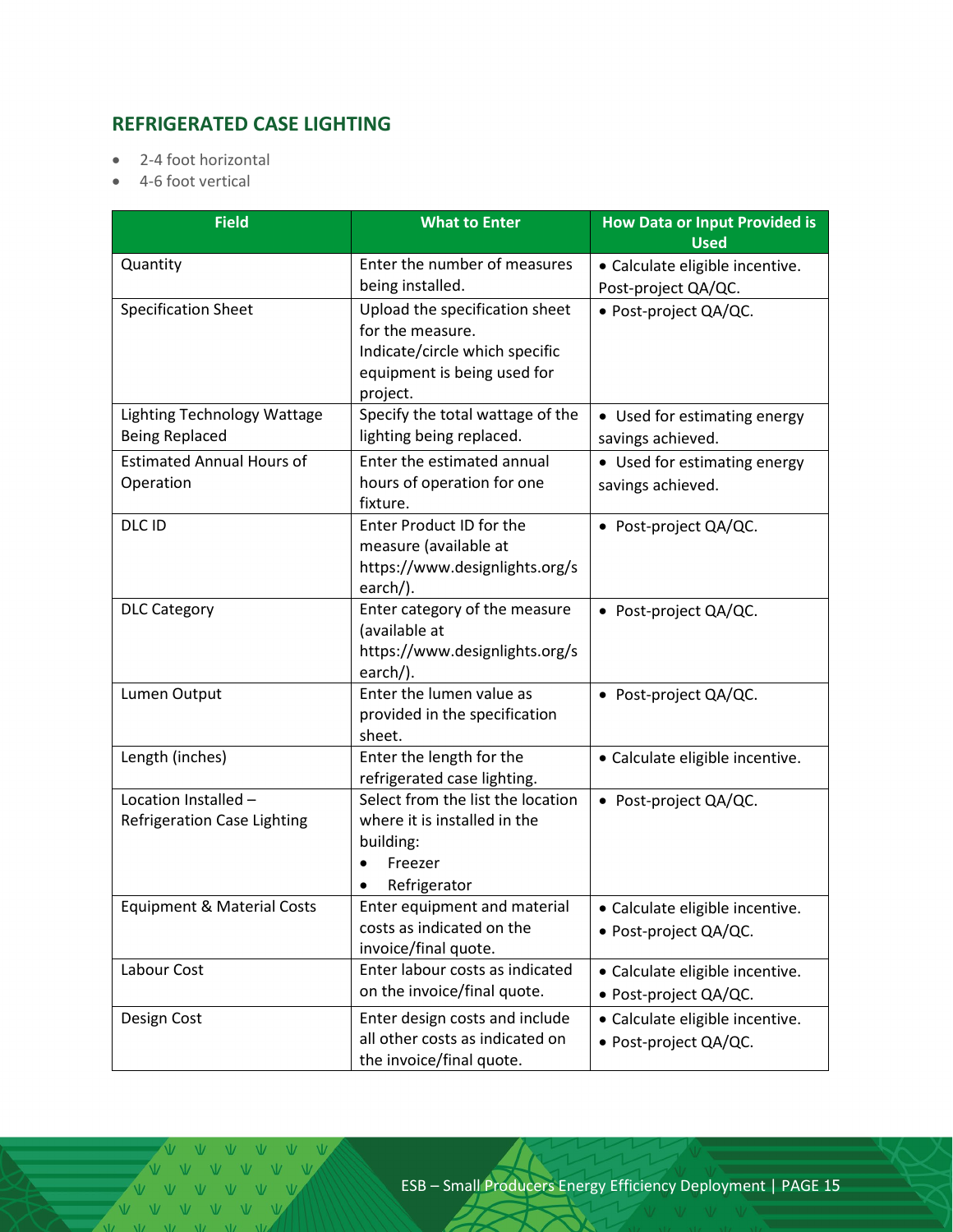#### <span id="page-15-0"></span>**STEP 5 OF PRE-PROJECT APPLICATION: ALL LIGHTING SYSTEM MEASURES**

| <b>Field</b>                         | <b>What to Enter</b>                                                                                                                                                                                                                                                                                                                                 | <b>How Data or Input Provided is</b><br><b>Used</b>                                                      |
|--------------------------------------|------------------------------------------------------------------------------------------------------------------------------------------------------------------------------------------------------------------------------------------------------------------------------------------------------------------------------------------------------|----------------------------------------------------------------------------------------------------------|
| Cost Quote                           | Quote or invoice should be<br>itemized to include quantity,<br>brand, model numbers for<br>equipment, applicant name,<br>contractor name, facility<br>address and date (Sample<br>quote provided at Appendix).<br>Costs should be indicated<br>separately for:<br><b>Equipment and Material</b><br>Labour<br>$\bullet$<br>Design and Others<br>Taxes | • Cross-reference against<br>provided costs.<br>• Calculate eligible incentive.<br>• Post-project QA/QC. |
| <b>Electricity Bill for Facility</b> | Upload the most recent<br>electricity bill available for the<br>facility.                                                                                                                                                                                                                                                                            | • Ascertain rate class.                                                                                  |

#### <span id="page-15-1"></span>**POST-PROJECT APPLICATION**

Note that for the post-project application, you will be required to confirm that no changes were made from the pre-project application, unless an Application Change Approval Notice was issued by ERA. In terms of documents required, you will need to provide evidence of the following:

- Invoice for Project Costs
- Proof of Payment for Project Costs
- Post-Project Photo
- Conditions stated in the Notice of Pre-Approval.

Participant may be subject to a QA/QC check and asked for additional documentation to facilitate a site visit.